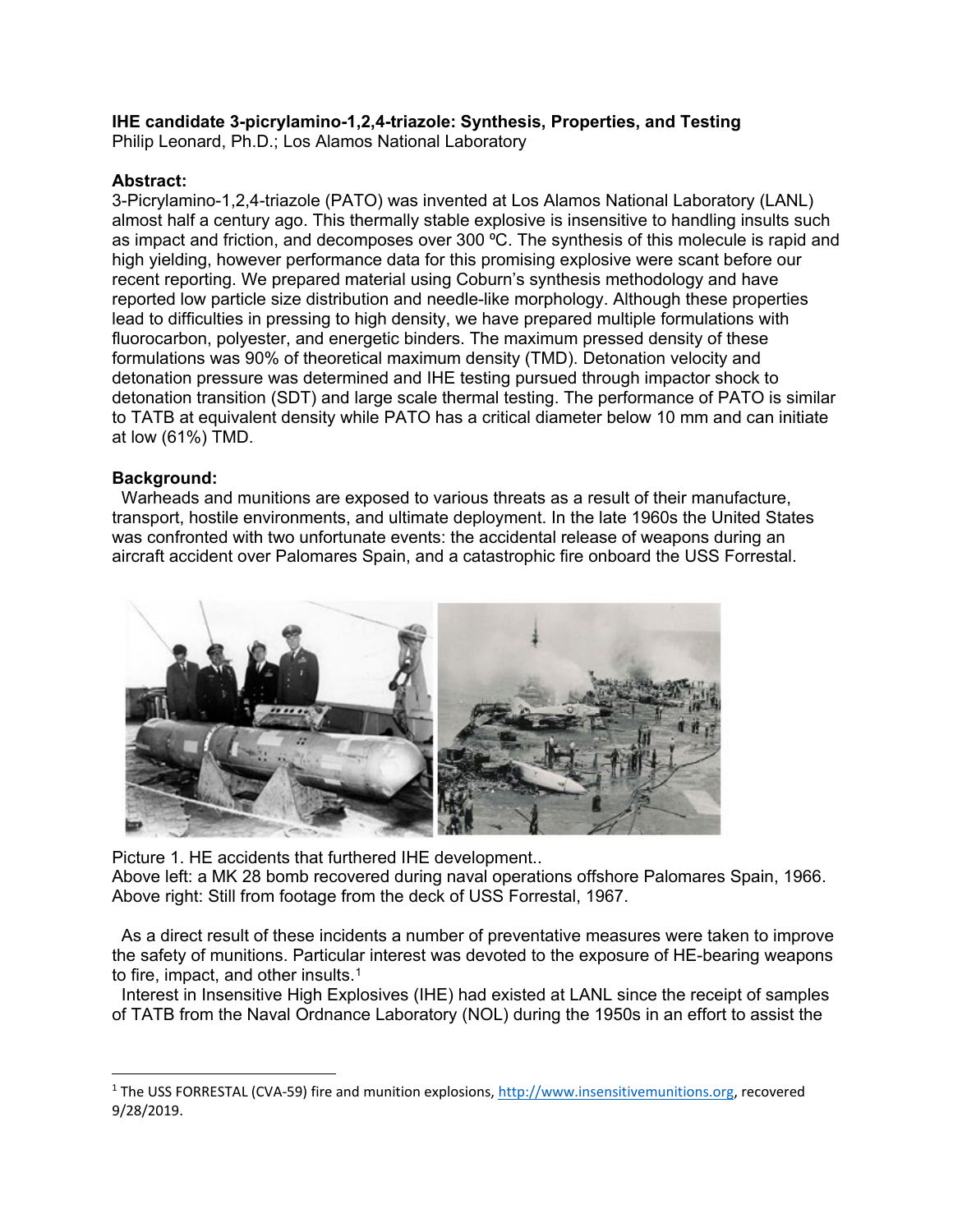Plowshare project to utilize atomic energy for civilian purposes.[2](#page-1-0) During research into the synthesis of novel explosives, the material 3-picrylamino-1,2,4-triazole (PATO) was synthesized and characterized by Michael Coburn.<sup>[3](#page-1-1)</sup> PATO presents several positive attributes including good handling safety, high density, high thermal stability, and low cost of manufacture. At the time picryl chloride was readily available. At present, conversion of picric acid to picryl chloride is the most facile route to the desired starting material. However even with this impediment the synthesis is still facile.



Figure 1. Overall synthetic route to PATO.

Interest in PATO was rekindled as a result of the publication of the new IHE qualification standard by DOE.[4](#page-1-2) This standard imposes four tests in place of its more lengthy predecessor. These four tests include:

- 1) Deflagration to Detonation Transition (DDT) through destructive heating
- 2) Shock to Detonation Transition (SDT) through gas gun experiments
- 3) Bullet Impact (BI) testing using 50 BMG ammunition
- 4) Skid testing

For the purpose of evaluating these tests PATO was considered a convenient test explosive due to its facile synthesis and small scale safety properties.

# **Synthesis and Formualtion:**

 Picryl chloride was synthesized by the method of O'Keefe utilizing the Vilsmeyer reagent to dehydrate and chlorinate picric acid.[5](#page-1-3) For each batch 7-8 kilograms of picric acid were combined with pyridine to afford the pyridinium salt as large yellow crystals upon filtration. Once this material had dried, the pyridinum salt was dissolved in 20 liters of DMF and phosphorous oxychloride was added over an hour to achieve a target temperature of 50 °C. After one hour the contents were pumped into a receiving vessel which had been charged with HCl solution and the reaction digested to give picryl chloride as a light beige powder in 85% yield.

 In order to manufacture enough PATO to accomplish the first two tests listed above the method of Coburn was followed at scales up to a maximum 10 kg yield. 3-Amino-1,2,4-triazole in two-fold excess is dissolved in N,N-dimethylformamide. Picryl chloride is slowly added to the mixture. The resulting mixture is heated to 100 °C for 4-5 hours, then allowed to cool before being quenched with water added in stages. A yellow precipitate forms which is filtered and dried. Oven drying at 60 °C was found to be expedient. We found FTIR and NMR spectra to be consistent with literature values.

<span id="page-1-0"></span> <sup>2</sup> Executive Summary: Plowshare Program, US Department of Energy, Office of Science and Technical Information*.*

<span id="page-1-1"></span><sup>3</sup> M. D. Coburn, 3-Picrylamino-1,2,4-triazole and its preparation. US 3,483,211, LASL, Los Alamos, NM, USA, **1969**.

<span id="page-1-2"></span><sup>4</sup> L. D. Leininger, J. L. Maienschein, D. E. Hooks, DOE/NNSA Insensitive High Explosive (IHE) Qualification and Testing, **2018**, LLNL-PRES-755265.

<span id="page-1-3"></span><sup>5</sup> D. M. O'Keefe, HNAB: Synthesis and Characterization, **1976**, SAND-0239.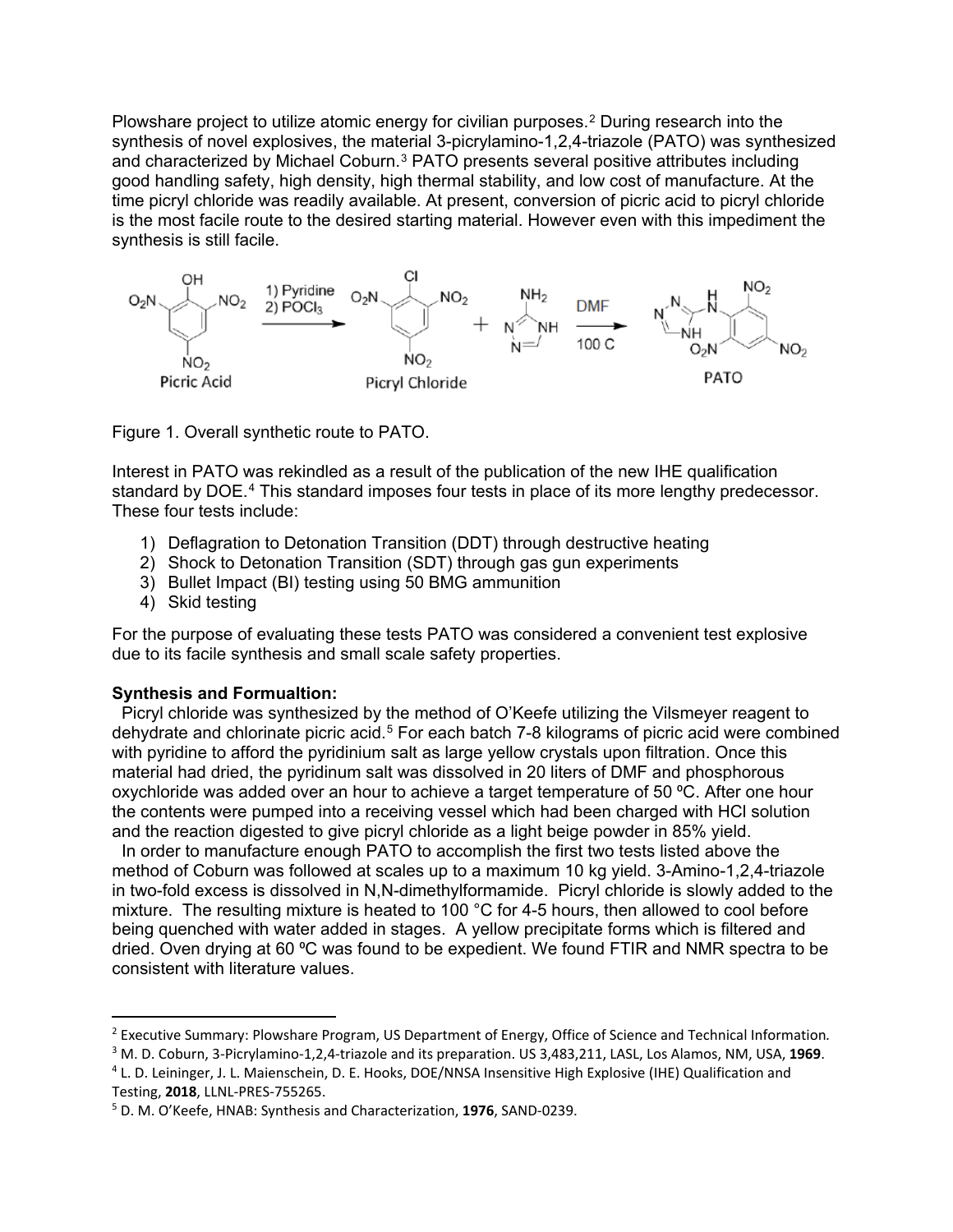1H NMR (DMSO-d6): 8.40 (1), 8.93 (2), 10.48 (1), 13.87 (1) 13C{1H} NMR (DMSO-d6): 126.12, 135.93, 137.50, 139.88, 143.47, 157.21. FTIR (KBr): 700, 782, 1027, 1176, 1221, 1322, 1445, 1569, 1616, 3216, 3317 cm-1.

In eight batches we were able to produce 35 kilograms of PATO by this method and proceeded to formulation. To accelerate formulation development we utilized contact angle measurement on pressed PATO parts to approximate surface energy. As expected for an amine with an active hydrogen the total surface energy is substantial at 59 dynes/cm compared to that of many common polymeric binders as shown in Table 1 below.

Table 1. Total surface energies of PATO and selected polymers.

| <b>Material</b> | Surface energy |
|-----------------|----------------|
| <b>FK-800</b>   | 30.9           |
| Estane          | 46.0           |
| Viton A         | 31.6           |
| Phenoxy         | 33.6           |
| <b>PPA</b>      | 46.5           |
| <b>PATO</b>     | 59.2           |

For this project Viton A was selected as binder. Viton A has high thermal stability, is produced consistently on large scale, and is facile to prepare as an organic lacquer.



Figure 2. Differntial Scanning Calorimetry of PATO/Viton A mixture, TA Instruments DSC, 0.9 mg sample.

 PATO was found to be compatible with Viton A as can be seen in the DSC in Figure 2, showing no reduction in the DSC exotherm of 326 °C. Formulation was accomplished by the wet slurry method as published by Kasprzyk.<sup>[6](#page-2-0)</sup> The binder is dissolved in ethyl acetate at 10 wt%.

<span id="page-2-0"></span> <sup>6</sup> D. J. Kasprzyk, D. A. Bell, R. L. Flesner, S. A. Larson, Characterization of a Slurry Process Used to Make a Plastic-Bonded Explosive, Propellants, Explos., Pyrotech., **1999**, *24*, 333-338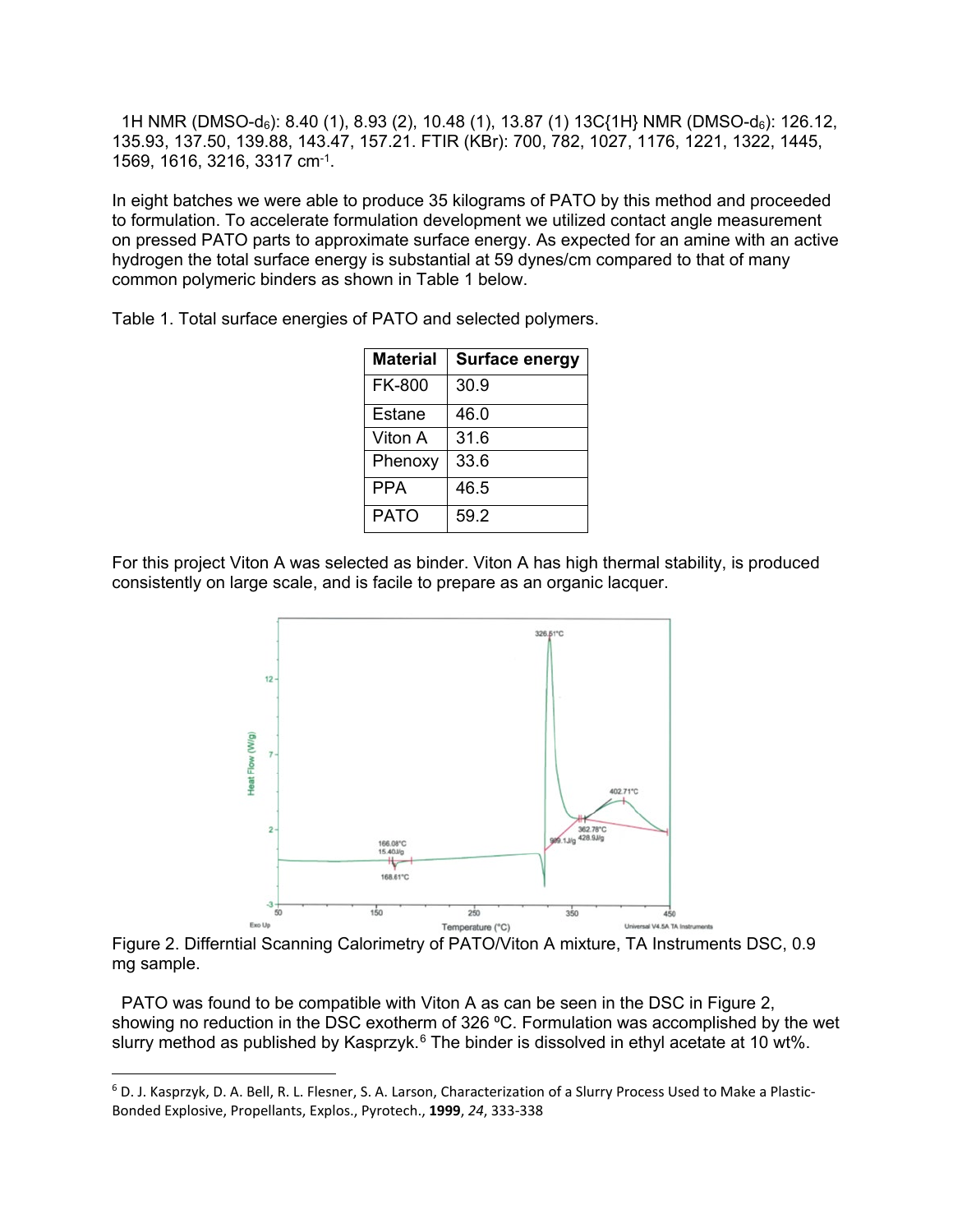The explosive PATO is agitated in water at a ratio of 10 wt%. As the binder is added to the stirred suspension a bilayer forms. The suspension is heated with stirring. As the organic layer evaporates the PATO prills form and are harvested through gravity filtration.



Figure 3. Left: SEM image of PATO crystals. Right: Particle size distribution of PATO as measured by Coulter light scattering.

#### **Pressing and Performance Testing:**

 As discussed in our previous publication and shown in Figure 3, the morphology and particle size distribution (PSD) of PATO, presents a particular disadvantage in pressing as the needle like morphology does not press to theoretical maximum density (TMD) in our experience.<sup>[7](#page-3-0)</sup> Thus for formulation made with Viton A we achieved a pressed density no higher than 1.72 g/cc, which is below 90% of TMD for this formulation. A 12.7 mm diameter cylinder shot experiment demonstrated a detonation velocity of 7.04 km/s and four PDV probes measured wall velocities which were used to extract JWL parameters.



Figure 4. Stress and strain curves of PATO/Viton A tested at 0 (blue), 20 (green), and 74 °C (red).

<span id="page-3-0"></span> <sup>7</sup> P. Leonard, P. Bowden, M. Shorty, M. Schmitt, Propellants Explos. Pyrotech. **2019**, *44*, 203–206.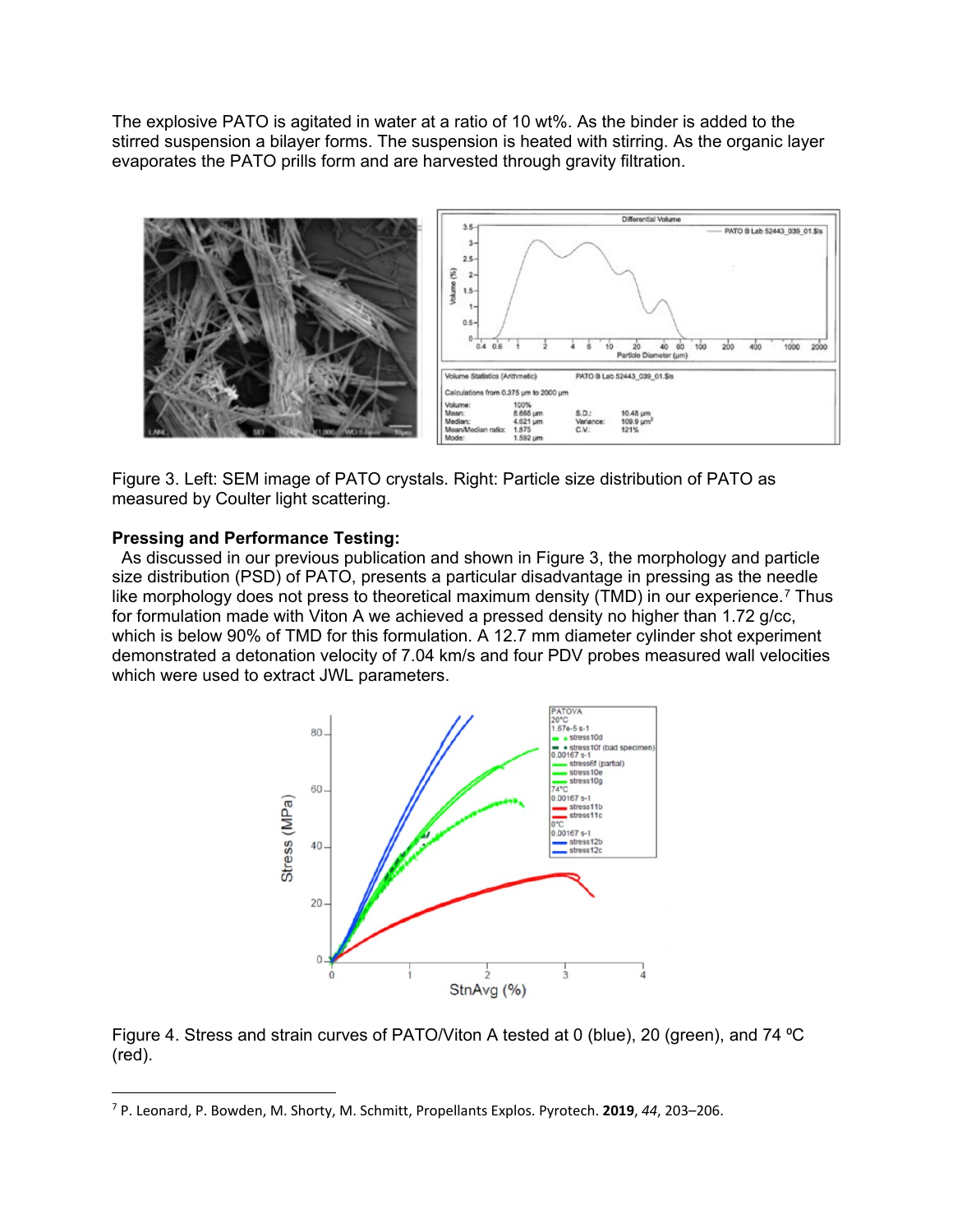## **Mechanical Testing:**

Compression testing using Instron load frames at several temperatures showed that the PATO/Viton A formulation withstood high stress but only up to relatively low average strain.<sup>[8](#page-4-0)</sup> Images of the failed parts confirmed that the material was prone to brittle fracture under high load as would eb expected given the plots shown in Figure 4.

### **DDT testing:**

 The test articles for DDT testing are steel tubes of seven inch outside diameter, three inch inner diameter, and 40 inch length. The fill for the initial cookoff test is solid pressed pucks. In this case, 36 pressed parts of 3 inch diameter and one inch height were assembled and heated at a rate of 20 °C/hr until a reaction occurred at 205 °C. The following two tests involved rapid heating (100 °C/hr) to 155 °C followed by slow heating (20 °C/hr) to a final temperature of 195 ⁰C. At this temperature thermite in the top of the column was ignited in an attempt to prompt a rapid thermal response. In one test solid explosive parts were used whereas molding powder was used in the second assembly.<sup>[9](#page-4-1)</sup>



Figure 5. Steel test article before and after firing

In all cases the material inside the assembly was at least partially consumed by the ignition event. The tubes were then "baked out" by heating up to 400 °C to decompose the remaining explosive. Proof that a detonation event did not occur is provided by the condition of the steel tubes. These test articles remained intact with their metal end-plates in position and there was no evidence of rupture or shatter as can be seen in Figure 5. Video of the event shows a rapid deflagration of the mass of explosive however no transition to detonation was detected in any case.

# **SDT Testing:**

Shock to detonation testing involved three impact conditions:

• 5.3 GPa for 0.5 μs

<span id="page-4-0"></span> <sup>8</sup> Experiments performed by the M-7 Thermal/Mechanical Team: D. Thompson, C. Woznick, R. Deluca.

<span id="page-4-1"></span><sup>9</sup> PATO IHE DDT Test Series, W. Perry, B.Broilo, P.Bowden, I. Lopez-Pulliam, P. Leonard, LA-UR-19-28935.